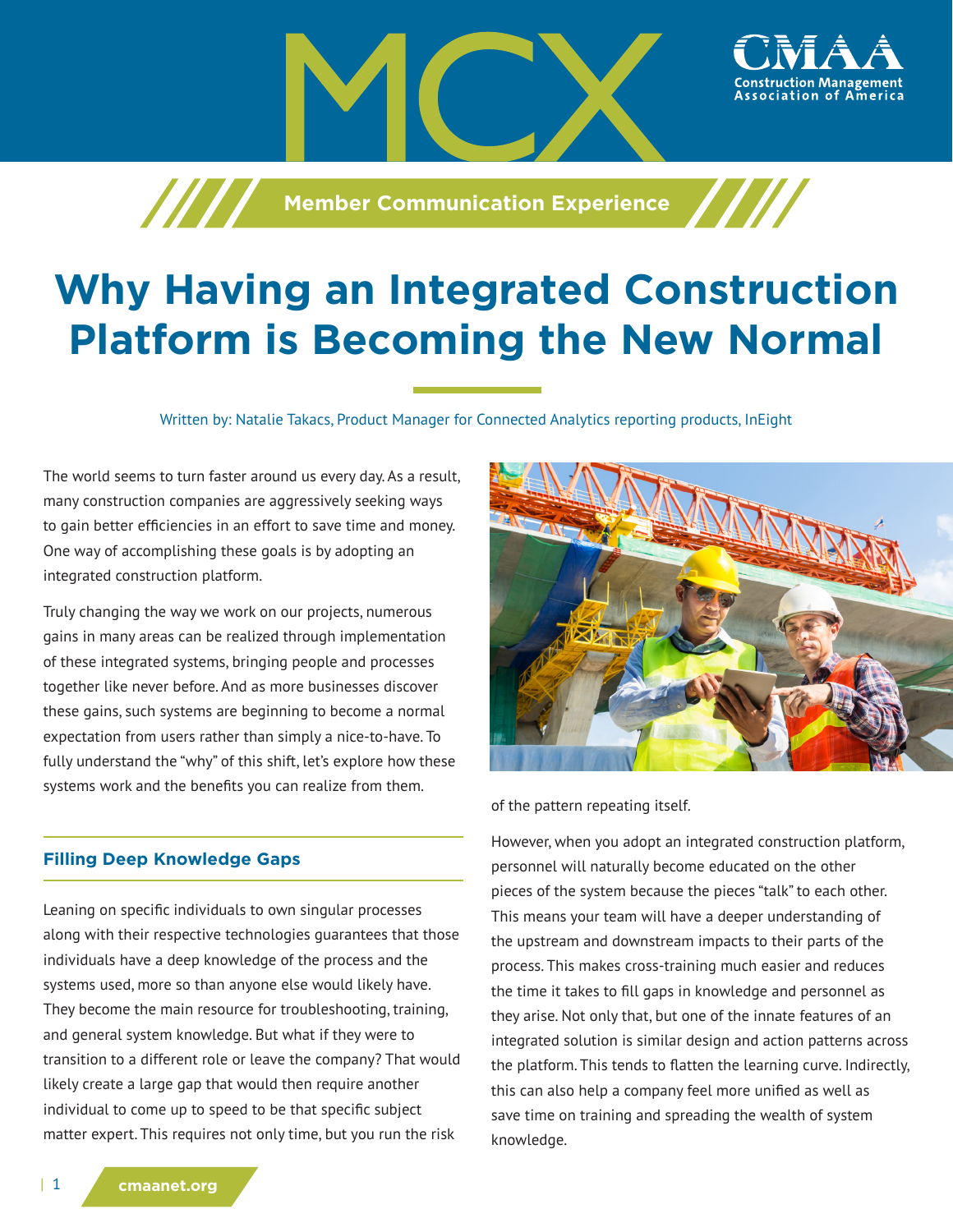#### **Building Trust by Breaking Down Silos**

When your system does the work of passing data from one silo to another, it can eliminate many steps of manual intervention, saving you time and money as well as assuring data integrity. For example, in the event of a change order within a traditional point system, information needs to be maintained in the contract management system as well as the cost management system. But if these two processes are brought together via integrated systems, the transition of the data from its point of origin out into another silo will be seamless for the end user because the system is doing the work. In this way, silos are actually being broken down.

And the chances for human error are also greatly reduced. Think of the potential downstream impacts of the cost and contract systems being out of sync as a result of someone accidentally entering an incorrect value in one but not its other related siloed area. An added benefit? Consistency and integrity of the data flowing through your systems and processes is not only helpful for efficiency but allows you to trust the data you are using for reporting outputs.

This would be either impossible or very costly to accomplish utilizing commonly incompatible point solutions. However, as construction companies start to see the value in being able to leverage the data they are inputting into their systems, working within an integrated network of solutions is becoming nonnegotiable when choosing and implementing a new system.

As exciting as integrated platforms are, just remember that adapting to new processes doesn't happen overnight, nor should it. Much like any important decision, it first requires introspection as an organization to understand what you want to produce from your system and then what kind of careful design you will require to get to that production goal. Implementing a new system or process not only takes time and patience, but also solid support from your company leadership.

The outcome will be well worth it when you find that your team is now answering project questions in minutes that used to take days, maybe even weeks, to answer before. The main payoff? You'll have more timely data to make better informed decisions.

### **The Power of Consolidation**

You can also broaden the scope of your reporting with the ability to break down silos that in the past have been a barrier to cross-process reporting. When data is flowing in the system, this allows for the consolidation of data across processes, and is a unique benefit of an integrated construction platform.